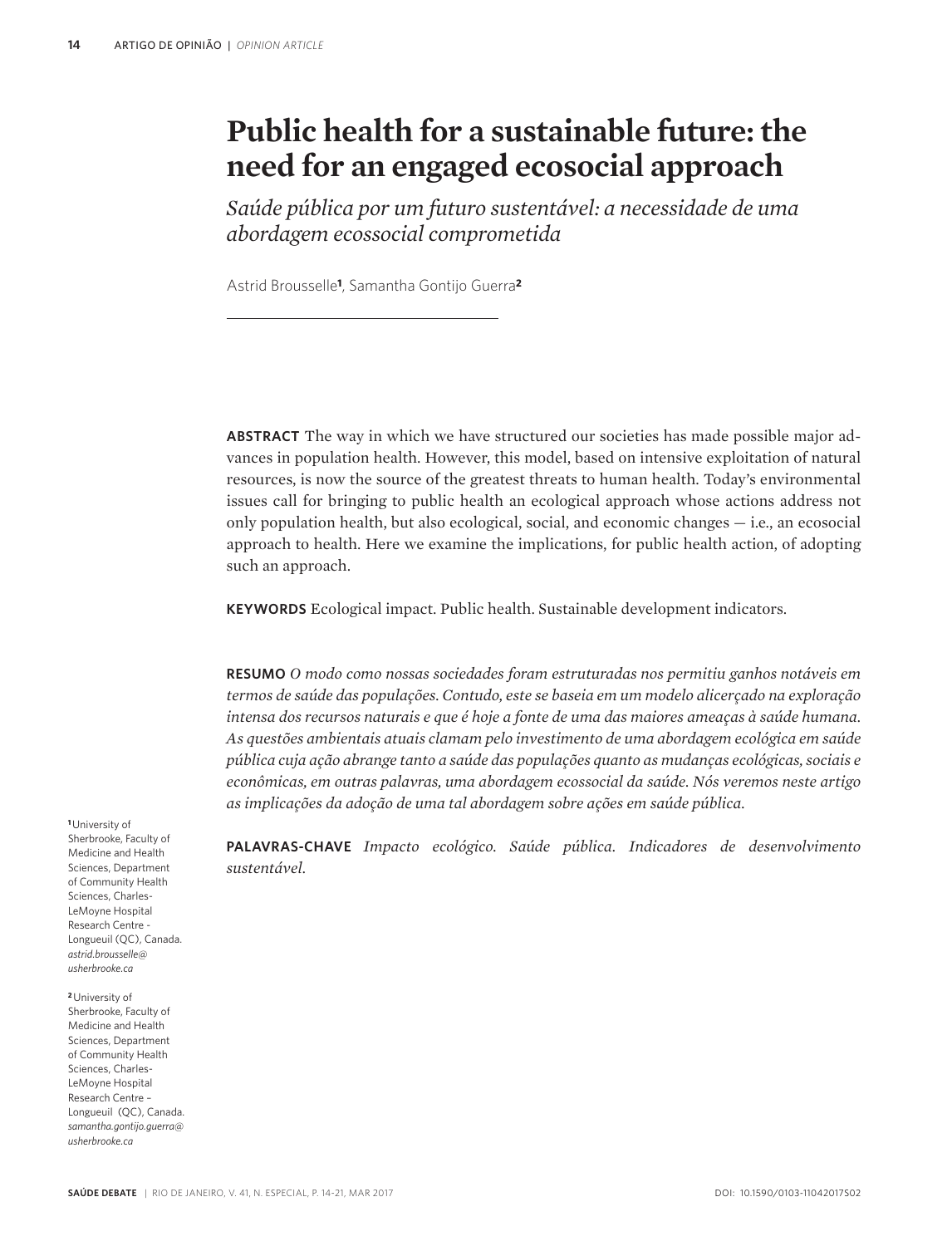## **Introduction**

The way in which we have structured our societies has made possible major advances for the human species: in the past half-century, the global population has more than doubled (UNITED NATIONS, 2015), we have gained 20 years in life expectancy, the mortality rate for children under five years has fallen by 70%, from 214 per 1,000 live births to 59, and the total number of people living in extreme poverty has gone down by 0.7 billion, while the total population of poor countries has risen by two billion (WHITMEE *ET AL*., 2015). However, these gains have been accompanied by intensive exploitation of resources. Indeed, we have seen exponential growth in the use of energy and water and increasing use of fertilizers, among other things (WHITMEE *ET AL.,* 2015). We are creating unprecedented pressure on resources: we have reached maximum thresholds for fish stock replenishment, we are seeing a growing loss of forest cover, and water shortages are increasingly common (WHITMEE *ET AL.*, 2015). Carbon dioxide emissions are steadily increasing, and oceans are acidifying. Greenhouse gas concentrations are at their highest level in 800,000 years (WHITMEE *ET AL.,* 2015).

Earth is a large ecosystem made up of oxygen, water, plants, and animals, including the human species. The ecological equilibrium reached among these different elements and species is, today, the primary determinant of human health (NEIRA, 2014; WATTS *ET AL.,* 2015).

The organizational model we have favoured, based on development and economic growth, worked well up to a certain point. However, we did not realize the damage it would wreak on our ecosystem, damage exacerbated by the pressure of a growing population in a closed system. Our human actions have been very effective in advancing growth in sectors such as agriculture, fishing, and natural resources extraction, and might be considered successful according to criteria for productivity, effectiveness, and efficiency, and to have contributed greatly to population health, but ultimately these actions are not sustainable. We have reached the point where the non-sustainability (FITOUSSI, 2013) of our actions is becoming the greatest threat to human health. We are now at a decisive threshold for survival of the human species: either we continue with the same model of development and growth, from which we can expect major negative impacts on the environment (e.g. drought, climatic events, fires, floods), on social peace (e.g. rise in mass migrations, habitat loss, violent conflicts) and ultimately, on human health (WATTS *ET AL*., 2015), or we need to drastically change how we organize our societies.

## **The four approaches to public health**

Historically, we can identify four approaches to public health (LANG; RAYNER, 2015). The first is the sanitary-environmental model, in which major gains in health were achieved through urban sanitation, with installation of running water and sewer systems, construction of clean housing etc. The second is the biomedical model, in which a personalized approach to health made it possible to protect individuals and prevent diseases. Immunization and the use of antibiotics are examples of major advances coming out of this tradition, which continues in clinical prevention through a personalized approach to prevention and protection. The third model, the social-behavioural approach, aims to influence behaviours of individual and communities by persuading them to change their beliefs and lifestyles. This approach involves not only making information available, but also implementing measures to foster the adoption of healthy behaviours. Finally, the human development model considers that we can act on health determinants by implementing redistributive policies (EVANS; BARER; MARMOT, 1994; NAVARRO *ET AL.,* 2006). This model recognizes the interconnection of social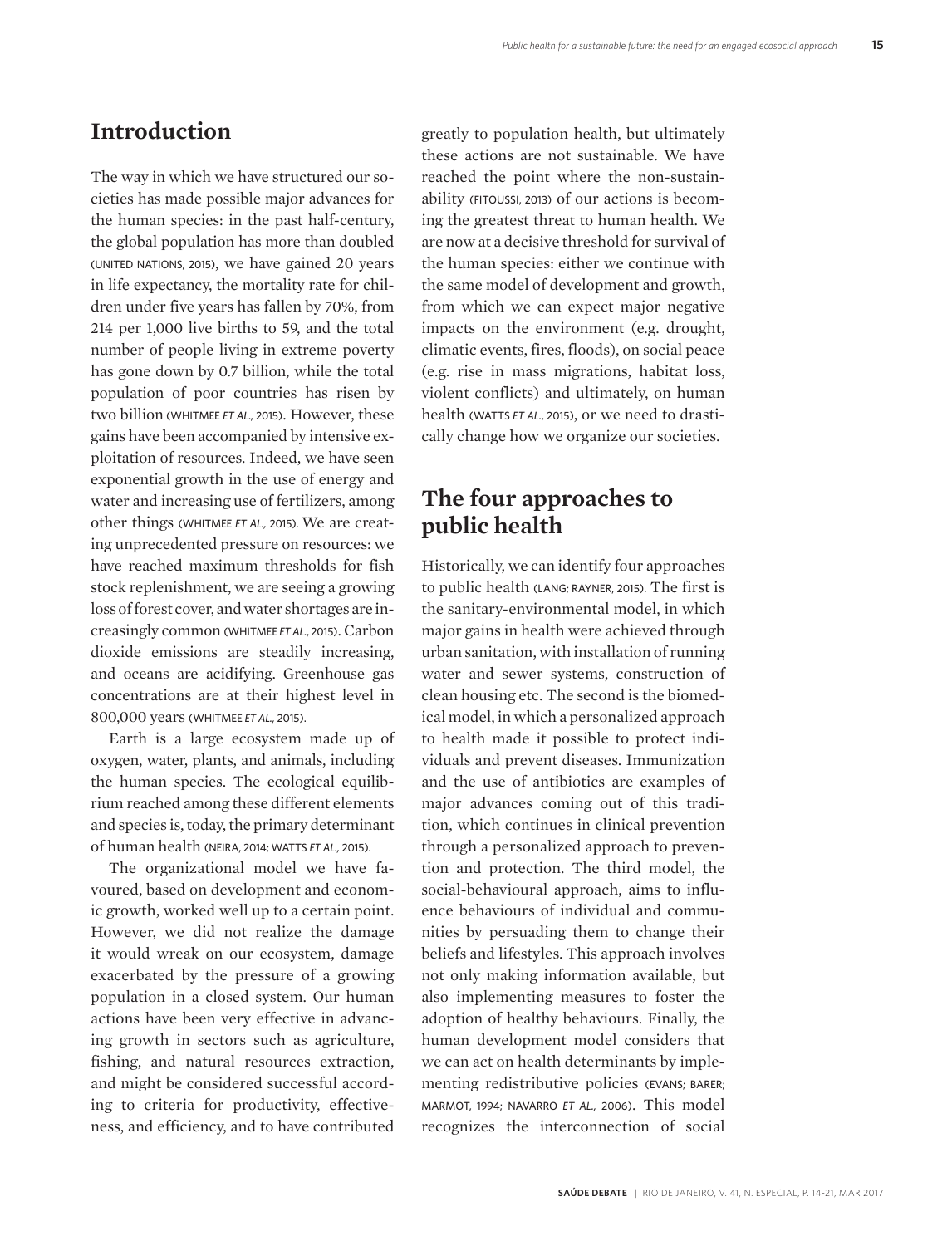structures and biology, from which it follows that, to have a positive impact on health, inequities must be reduced.

Each of these approaches has, at a given time, dominated public health discourse, and all four continue to co-exist in the conception of public health action. There is, however, a fifth model, still in the emergent phase — the ecological public health model (LANG; RAYNER, 2015). According to this approach, human existence cannot be dissociated from planetary and biological dynamics, and to have an impact on public health we need to accept, understand, and influence the ecological relationships between humans and the natural environment, which is made up not only of resources, but of living entities. This is the approach we must strive to develop today to confront the challenges imposed by economic growth and the nonsustainability of our human activity.

# **The ecosocial approach, an ecological model**

To understand the pathways that public health action will have to map out, let

us take the example of global warming. According to the Lancet/Rockefeller Commission on Health and Climate Change, climate change represents the greatest threat to human health (WATTS *ET AL.,* 2015). WHO's Director responsible for health and the environment has underscored the fact that climate variations have ecological effects on "the air we breathe, the food we eat and the water we drink," and that "we are losing our capacity to sustain human life in good health" (NEIRA, 2014). Watts *et al.* (2015), in their exhaustive article on climate change, describe the consequences with regard to the environment (climatic events, fish stocks, agriculture) and pollution, and the impacts of these changes on threats to human health. They also highlight the social impacts of these changes as mediators of health (migrations, violent conflicts etc.) *( figure 1).* They show how industrial production that emits greenhouse gases diminishes our capacity to sustain sectors that are essential to our survival, creates imbalances in the social environment, and ultimately has an adverse impact on various dimensions of human health.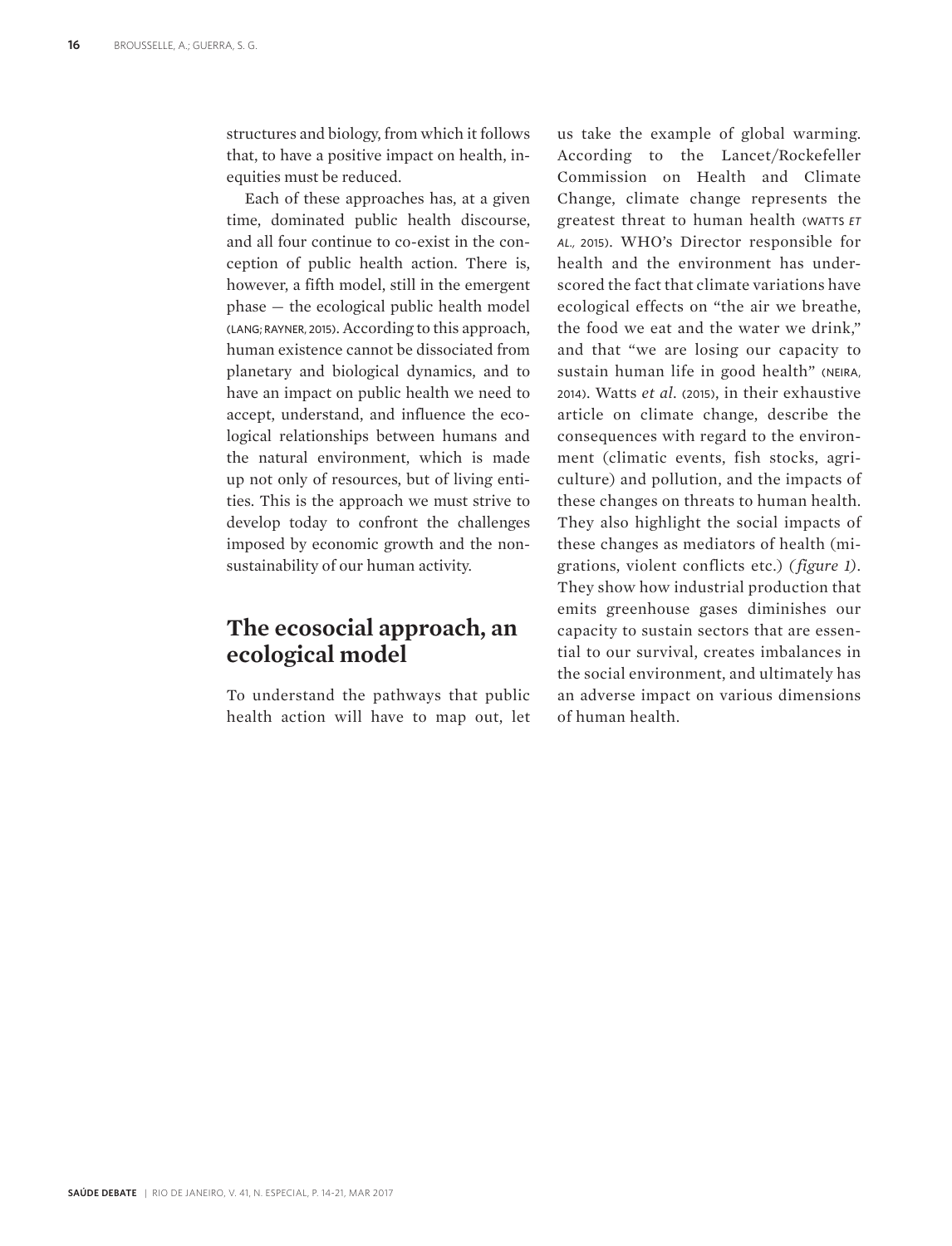

Source: Adapted from Watts *et al.* (2005).

This figure shows how a human activity — in this case an industry having nothing to do with health — through its emissions produces environmental and social effects that ultimately affect population health. This accumulation of greenhouse gases is now so great that it is becoming a major determining factor in individual and population health, to such an extent that, according to the report of the Commission on Health and Climate Change, it threatens to obliterate all the gains made in global health and development over the past 50 years (WATTS *ET AL.,* 2015).

This new equilibrium — or rather, disequilibrium — requires us to fundamental rethink

how we see public health. Public health action must be designed in such a way that it influences the most basic determinants of health — in our case, human activity and its interactions with the environment. While it should, of course, act directly on population health, it should also play a role in social and economic changes and help modify ecological equilibriums in ways that foster a healthsupportive equilibrium. According to this ecosocial approach to health (OSTROM, 2009; LIU *ET AL.,* 2007), public health action is positioned at the intersection of three entities *( figure 2)*: population health, ecological change, and social and economic change (CANADIAN PUBLIC HEALTH ASSOCIATION, 2015).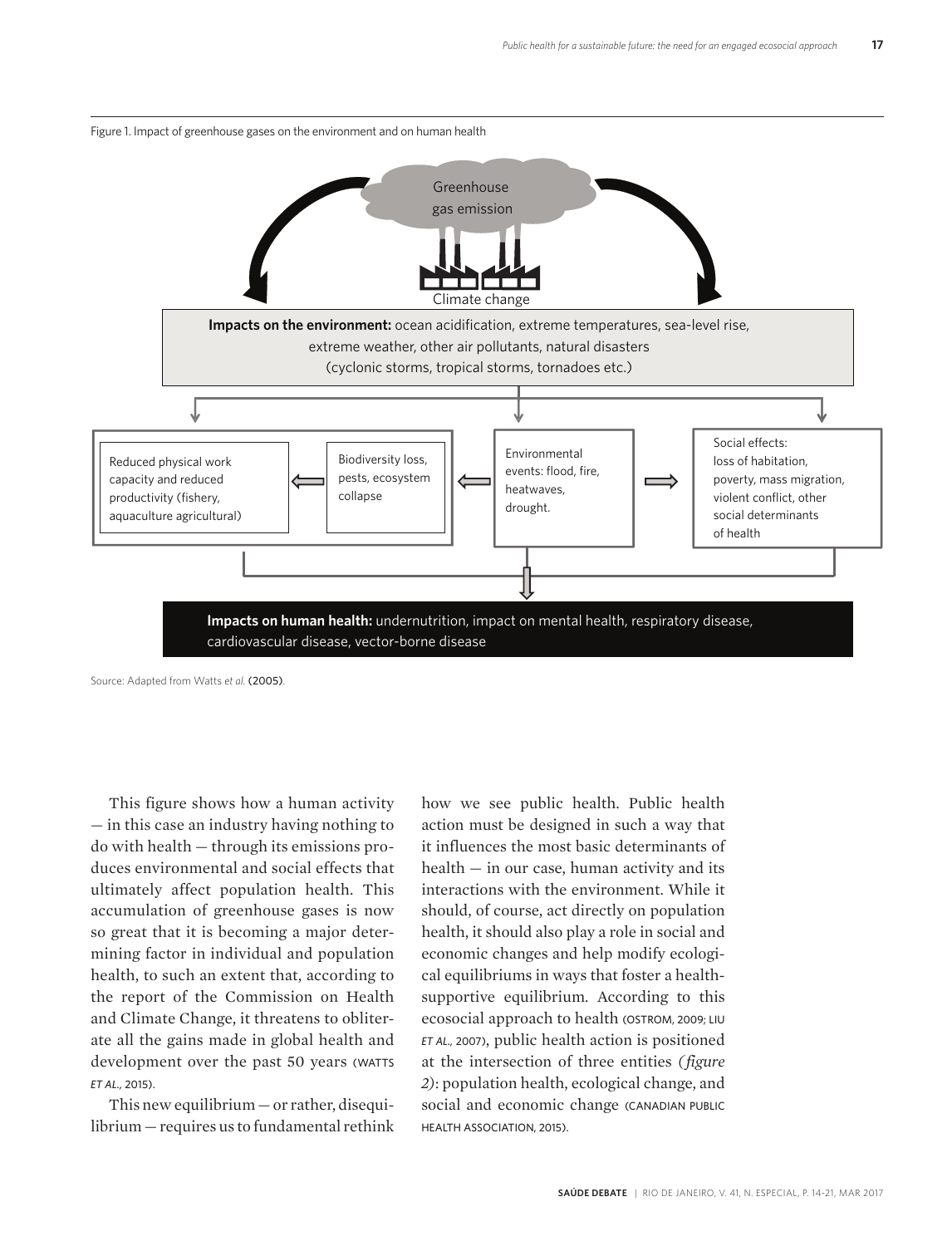



Source: CANADIAN PUBLIC HEALTH ASSOCIATION, 2015, p. 2.

Public health action needs to be fundamentally reassessed, such that population health is understood as being primarily determined by sectors of human activity (agriculture, fishing, transportation, use of natural resources etc.). Its means must also be rethought to foster the social changes needed to implement more sustainable solutions, in order to achieve an ecological equilibrium that will support life for humans and other species in the long term. This is a fundamental change in how public health action should be envisioned, which involves re-investing in sectors that were historically central to this action but that, over time, have been abandoned for a more individualoriented approach.

# **The implications of an ecosocial approach for public health action**

Adopting an ecosocial approach to public health is a call to fundamentally rethink our

way of seeing public health. First, we need to introduce a new value into our discourse. While public health has, for years, militated in favour of health and equity, it must now also take on the sustainability of human actions, and this, in every sphere of human activity, not just those directly targeting health. Sustainability being the primary determinant of human survival and of population health, this must be the prime criterion for public health action when setting priorities, designing interventions, and evaluating those interventions. Introducing this criterion could have consequences on already existing public health programs. Take, for example, Canada's Food Guide. Incorporating the sustainability criterion would involve revising recommendations on protein sources to limit the impact of human consumption on greenhouse gas production and on fish stocks, among other things (LANG, 2015). This conception of public health also calls for analyzing and evaluating not only the direct impacts of interventions, but also the indirect impacts, which Watts *et al.* (2015) call the co-benefits.

Second, public health action must be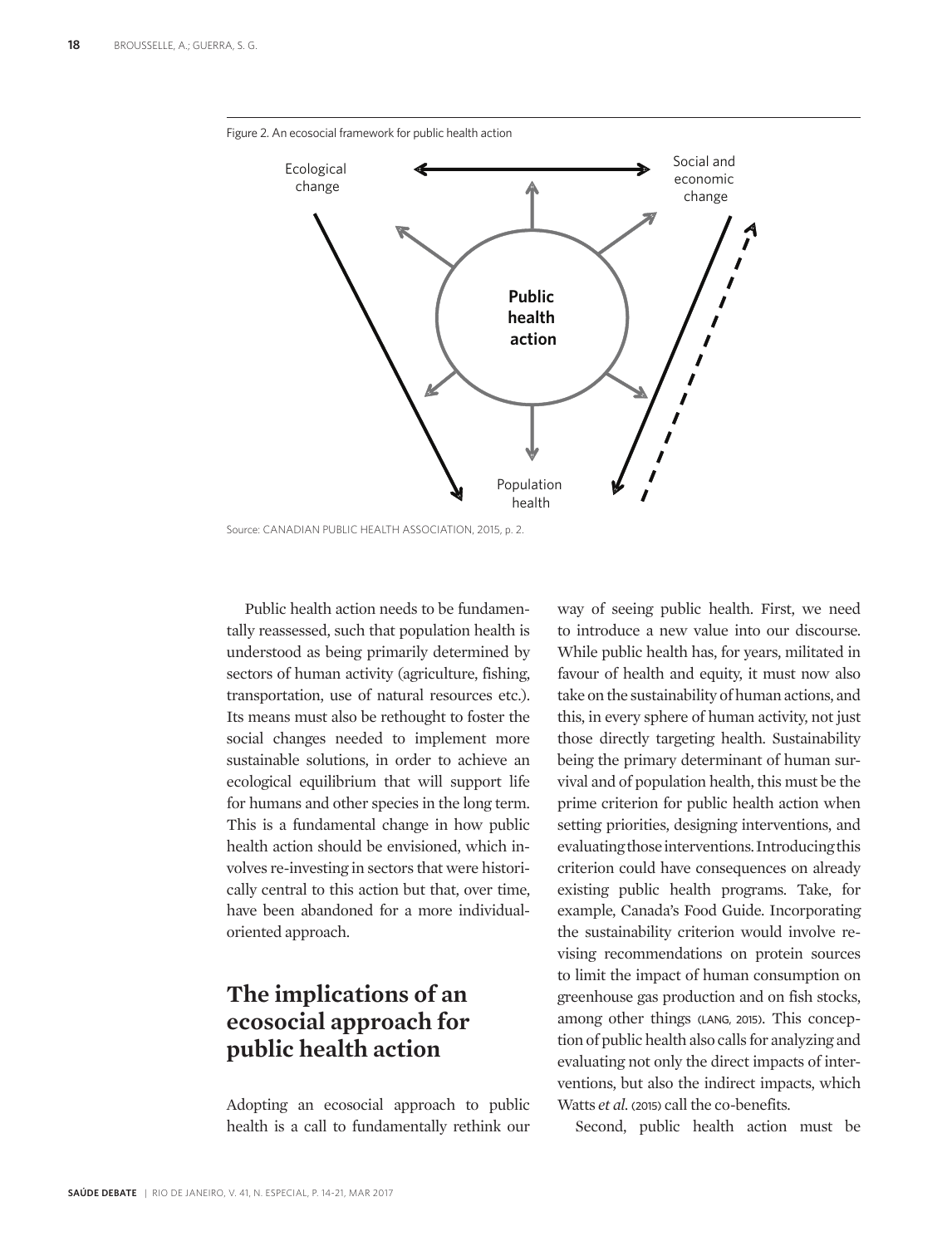extended to sectors that do not directly concern health but that can have indirect impacts on health. This means we need to become involved in sectors such as transportation, urban planning, manufacturing, energy consumption etc. Moreover, our action must not be limited to assessing the health impacts of public policies, but must also extend to intervening in the private sector of social and economic activity. We need to fundamentally rethink our ways of acting, of organizing, of producing, of consuming, of transporting ourselves, of communicating etc. This all comes down to imagining better actions, which is, in truth, an ambitious agenda. It is also an agenda that involves redressing the power balances in our society and challenging certain powers gained at others' expense, which is also not an easy thing to do. As some influential groups stand to lose in this restructuring of human activity, the context becomes polarized between those who favour the changes, seeing them as necessary and inevitable, and those who want to maintain the status quo. This polarization will also have consequences for the role to be adopted by public health, which leads us to our third point.

Third, for public health to have a significant

influence on transforming the organization of our societies, we need to raise the awareness of actors who are able to play a strategic role in influencing governments, and we must mobilize them to action. The programmatic agenda of an ecosocial approach to public health involves disrupting some balances of power. We know, however, that collaborative-participative approaches have only limited influence in polarized contexts (CONTANDRIOPOULOS *ET AL.,* 2010; CONTANDRIOPOULOS; BROUSSELLE, 2012). As such, if we wish to help shape policies we will need to adopt an 'advocate' role, either alone or in strategic groups, to be able to influence governments (ZAHARIADI, 2014; JENKINS-SMITH *ET AL.,* 2014).

At a time when the human race, through its activities and its influence on the environment, is building and shaping the elements fundamental to its own survival — water, air, plants, animal species — and modifying the ecological balance to the point where it becomes a threat to this very survival, the pathway laid out by the ecological model of health comes down to adopting an engaged ecosocial approach to public health. *Figure 3* summarizes the shift that is needed to move towards an engaged public health approach.

Figure 3. Towards an engaged ecosocial public health



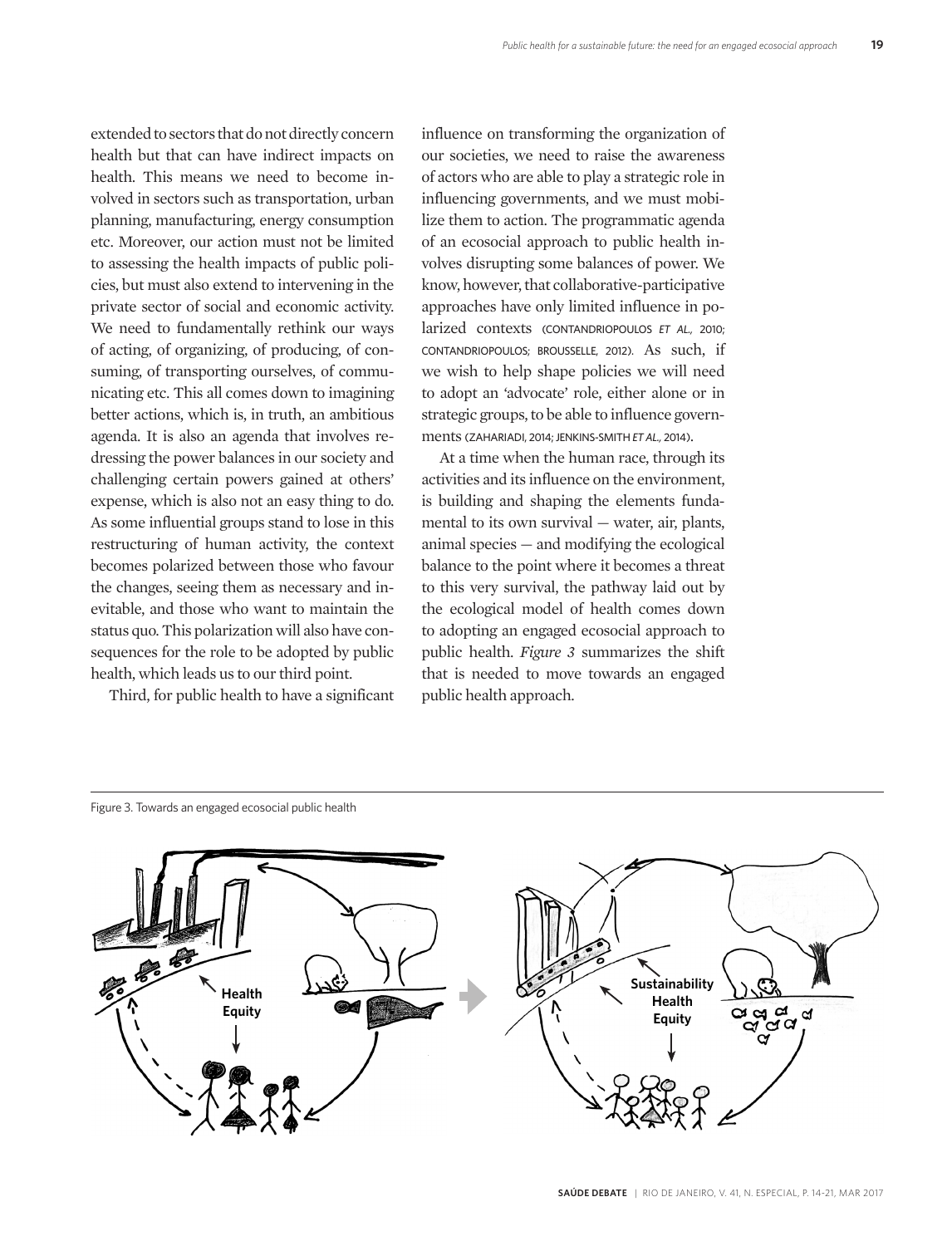#### **Conclusions**

If we remain content to simply improve on what we are already doing, we are in grave danger of missing the mark. Our ways of working in public health up to now have been inadequate to protect the human species from these ecological changes. We therefore have no choice but to change how we do things. In particular, we need to change how we discern future public health priorities. We can no longer prioritize our actions based on past trends. In fact, we must do quite the opposite, and proactively anticipate action priorities. We need to imagine other ways of organizing our

societies and of structuring human activity and our cities, and of shaping behaviours. This is, admittedly, an enormous challenge. It will require that we give up certain deeply-ingrained ways of working. We are indeed proposing an ambitious agenda that overturns our traditional conceptions of public health. We can see these new roles as being risky or, at the very least, unsettling. However, today's issues of non-sustainability directly threaten the survival of the human species. We must imagine the world differently, and take the risk of doing things differently — a risk that will still be much less than that of doing nothing by continuing along our current path.  $\blacksquare$ 

#### **Referências**

CANADIAN PUBLIC HEALTH ASSOCIATION. *Global change and public health: addressing the ecological determinants of health.* Discussion document. [Internet]. Ottawa, 2015. Available in: <http://www. cpha.ca/uploads/policy/edh-discussion\_e.pdf>. Accessed in: 31 jul. 2015

CONTANDRIOPOULOS, D. *et al.* Knowledge exchange processes in organizations and policy arenas: a narrative systematic review of the literature. *Milbank Q,* New York, v. 88, n. 4, p. 444-483, dec. 2010.

CONTANDRIOPOULOS, D.; BROUSSELLE, A. Evaluation models and evaluation use. *Evaluation (Lond),* London, v. 18, n. 1, p. 61-77, jan. 2012.

EVANS, R. G.; BARER, M. L.; MARMOT, T. R. *Why are some people healthy and others not?* Hawthorne, NY: Aldine de Guyter, 1994.

FITOUSSI, J. P. *Le théorème du lampadaire.* Paris: Édition Les Liens Qui Libèrent, 2013.

JENKINS-SMITH, H. *et al.* The advocacy coalition framework: foundations, evolution and ongoing research. In: SABATIER, P. A; WEIBLE, C. M. (Org.). *Theories of the policy process.* Boulder, CO: Westview Press, 2014. p. 183-224.

LANG, T. Sustainable food, nutrition and health. In: EUROPEAN PUBLIC HEALTH ASSOCIATION CONFERENCE. *Plenary presentation.* Milan, 2015. Available in: <https://ephconference.eu/plenary-session-8>. Accessed in: 13 apr. 2016.

LANG, T., RAYNER, G. Beyond the Golden Era of public health: charting a path from sanitarianism to ecological public health. *Public Health,* London, v. 129, n. 10, p. 1369-1382, oct. 2015.